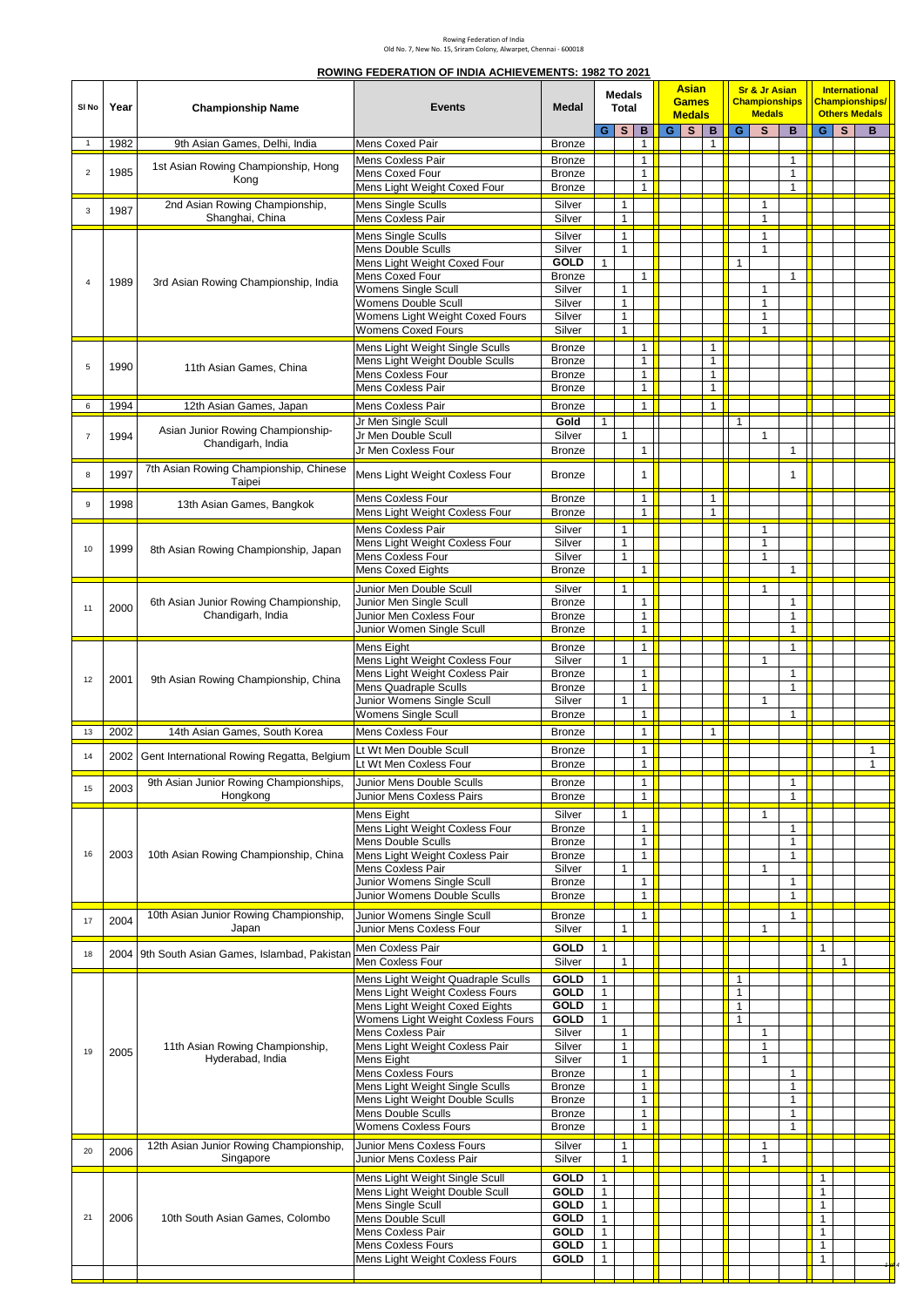| SI No | Year | <b>Championship Name</b>                                                | <b>Events</b>                                            | <b>Medal</b>                   |                              | <b>Medals</b><br><b>Total</b> |                                |              | <b>Asian</b><br><b>Games</b><br><b>Medals</b> |                              |                              | <b>Sr &amp; Jr Asian</b><br><b>Championships</b><br><b>Medals</b> |                   |              | <b>International</b><br><b>Championships/</b><br><b>Others Medals</b> |        |
|-------|------|-------------------------------------------------------------------------|----------------------------------------------------------|--------------------------------|------------------------------|-------------------------------|--------------------------------|--------------|-----------------------------------------------|------------------------------|------------------------------|-------------------------------------------------------------------|-------------------|--------------|-----------------------------------------------------------------------|--------|
|       |      |                                                                         | Mens Single Sculls                                       | Silver                         | G                            | s<br>$\mathbf{1}$             | в                              | G            | S<br>1                                        | В                            | G                            | S                                                                 | B                 | GS           | B                                                                     |        |
| 22    | 2006 | 15th Asian Games, Doha                                                  | <b>Mens Coxless Fours</b>                                | Silver                         |                              | 1                             |                                |              | $\mathbf{1}$                                  |                              |                              |                                                                   |                   |              |                                                                       |        |
|       |      |                                                                         | Mens Light Weight Double Sculls                          | <b>Bronze</b>                  |                              |                               | 1                              |              |                                               | $\mathbf{1}$                 |                              |                                                                   |                   |              |                                                                       |        |
|       |      |                                                                         | Men Single Scull                                         | GOLD                           | $\mathbf{1}$                 |                               |                                |              |                                               |                              | $\mathbf{1}$                 |                                                                   |                   |              |                                                                       |        |
|       |      |                                                                         | Lt Wt Men Coxless Pair<br>Open Coxless Four              | GOLD<br>Silver                 | $\mathbf{1}$                 | $\mathbf{1}$                  |                                |              |                                               |                              | $\mathbf{1}$                 | $\mathbf{1}$                                                      |                   |              |                                                                       |        |
| 23    | 2007 | 12th Asian Rowing Championship, Korea                                   | Open Coxed Eight                                         | Silver                         |                              | $\mathbf{1}$                  |                                |              |                                               |                              |                              | $\mathbf{1}$                                                      |                   |              |                                                                       |        |
|       |      |                                                                         | Open Men Coxless Pair                                    | <b>Bronze</b>                  |                              |                               | $\mathbf{1}$                   |              |                                               |                              |                              |                                                                   | $\mathbf{1}$      |              |                                                                       |        |
|       |      |                                                                         | Lt Wt Men Double Scull                                   | <b>Bronze</b>                  |                              |                               | $\mathbf{1}$                   |              |                                               |                              |                              |                                                                   | $\mathbf{1}$      |              |                                                                       |        |
| 24    | 2007 | 13th Junior Asian Rowing Championships,<br>Korea                        | <b>Bronze</b>                                            |                                |                              | $\mathbf{1}$<br>$\mathbf{1}$  |                                |              |                                               |                              |                              | $\mathbf{1}$<br>$\mathbf{1}$                                      |                   |              |                                                                       |        |
|       |      |                                                                         | Junior Men Coxless Four                                  | <b>Bronze</b>                  |                              |                               |                                |              |                                               |                              |                              |                                                                   |                   |              |                                                                       |        |
|       |      | 14th Junior Asian Rowing Championship,                                  | Junior Men Coxless Four<br>Junior Men Double Scull       | <b>GOLD</b><br><b>Bronze</b>   | 1                            |                               | $\mathbf{1}$                   |              |                                               |                              | $\mathbf{1}$                 |                                                                   | $\mathbf{1}$      |              |                                                                       |        |
| 25    | 2008 | Hong Kong                                                               | Junior Womens Coxless Pairs                              | <b>GOLD</b>                    | $\mathbf{1}$                 |                               |                                |              |                                               |                              | $\mathbf{1}$                 |                                                                   |                   |              |                                                                       |        |
|       |      |                                                                         | Junior Women Quadruple Scull                             | Silver                         |                              | 1                             |                                |              |                                               |                              |                              | $\mathbf{1}$                                                      |                   |              |                                                                       |        |
| 26    | 2008 | Asian Olympic Qualification Regatta,<br>Shangai, China.                 | Men Single Scull<br>Lt Men Double Scull                  | Silver                         |                              | $\mathbf{1}$                  | $\mathbf{1}$                   |              |                                               |                              |                              | $\mathbf{1}$                                                      | $\mathbf{1}$      |              |                                                                       |        |
|       |      |                                                                         |                                                          | <b>Bronze</b>                  |                              |                               |                                |              |                                               |                              |                              |                                                                   |                   |              |                                                                       |        |
|       |      |                                                                         | Junior Men Coxless Pair<br>Junior Men Coxless Four       | <b>GOLD</b><br><b>GOLD</b>     | $\mathbf{1}$<br>$\mathbf{1}$ |                               |                                |              |                                               |                              | $\mathbf{1}$<br>$\mathbf{1}$ |                                                                   |                   |              |                                                                       |        |
| 27    | 2009 | 15th Junior Asian Rowing Championship,<br>Taiwan                        | Junior Women Coxless Pair                                | <b>Bronze</b>                  |                              |                               | $\mathbf{1}$                   |              |                                               |                              |                              |                                                                   | $\mathbf{1}$      |              |                                                                       |        |
|       |      |                                                                         | Junior Women Coxless Four                                | <b>Bronze</b>                  |                              |                               | $\mathbf{1}$                   |              |                                               |                              |                              |                                                                   | 1                 |              |                                                                       |        |
|       |      |                                                                         | Junior Women Quaddruple Sculls                           | <b>Bronze</b>                  |                              |                               | $\mathbf{1}$                   |              |                                               |                              |                              |                                                                   | $\mathbf{1}$      |              |                                                                       |        |
|       |      |                                                                         | Men Single Scull<br>Men Coxless Four                     | <b>GOLD</b><br>Silver          | $\mathbf{1}$                 | 1                             |                                |              |                                               |                              | $\mathbf{1}$                 | $\mathbf{1}$                                                      |                   |              |                                                                       |        |
| 28    | 2009 | 13th Asian Rowing Championship, Taiwan                                  | Men Eight                                                | Silver                         |                              | $\mathbf{1}$                  |                                |              |                                               |                              |                              | 1                                                                 |                   |              |                                                                       |        |
|       |      |                                                                         | Men Lt Wt Double Scull                                   | Silver                         |                              |                               |                                |              |                                               |                              |                              | 1                                                                 |                   |              |                                                                       |        |
|       |      |                                                                         | Men Quadruple Scull                                      | <b>Bronze</b>                  |                              |                               | 1                              |              |                                               |                              |                              |                                                                   | $\mathbf{1}$      |              |                                                                       |        |
| 29    | 2009 | Rowing World Cup - III, Munich, Germany                                 | Lt Wt Women's Quadruple Sculls                           | <b>Bronze</b>                  |                              |                               | 1                              |              |                                               |                              |                              |                                                                   |                   |              | 1                                                                     |        |
| 30    |      | 2009   World Junior Rowing Championship, France Junior Men Coxless Pair |                                                          | 11th in<br>the                 |                              |                               |                                |              |                                               |                              |                              |                                                                   |                   |              |                                                                       |        |
|       |      |                                                                         |                                                          | World                          |                              |                               |                                |              |                                               |                              |                              |                                                                   |                   |              |                                                                       |        |
|       |      |                                                                         | Junior Men Coxless Fours                                 | <b>GOLD</b>                    | $\mathbf{1}$                 |                               |                                |              |                                               |                              | $\mathbf{1}$                 |                                                                   |                   |              |                                                                       |        |
| 31    | 2010 | 16th Asian Junior Rowing Championship,<br>Guangzhou, China              | Junior Womens Coxless Fours                              | GOLD                           | $\mathbf{1}$                 |                               |                                |              |                                               |                              | $\mathbf{1}$                 |                                                                   |                   |              |                                                                       |        |
|       |      |                                                                         | Junior Mens Coxless Pairs                                | Silver                         |                              | $\mathbf{1}$                  |                                |              |                                               |                              |                              | $\mathbf{1}$                                                      |                   |              |                                                                       |        |
|       |      |                                                                         | Men Single Scull<br>Men Coxless Four                     | GOLD<br>Silver                 | $\mathbf{1}$                 |                               |                                | $\mathbf{1}$ | 1                                             |                              |                              |                                                                   |                   |              |                                                                       |        |
| 32    | 2010 | 16th Asian Games, Guangzhou, China                                      | Light Weight Men Coxless Four                            | Silver                         |                              | 1<br>$\mathbf{1}$             |                                |              | $\mathbf{1}$                                  |                              |                              |                                                                   |                   |              |                                                                       |        |
|       |      |                                                                         | Men Eight                                                | Silver                         |                              | $\mathbf{1}$                  |                                |              | 1                                             |                              |                              |                                                                   |                   |              |                                                                       |        |
|       |      |                                                                         | Women Coxless Pair                                       | <b>Bronze</b>                  |                              |                               | 1                              |              |                                               | $\mathbf{1}$                 |                              |                                                                   |                   |              |                                                                       |        |
|       |      | 14th Asian Rowing Championship,<br>Hwacheon, Korea                      | Lt Wt Men Double Scull<br>Light Weight Men Coxless Four  | <b>GOLD</b><br>Silver          | $\mathbf{1}$                 | 1                             |                                |              |                                               |                              | $\mathbf{1}$                 | 1                                                                 |                   |              |                                                                       |        |
| 33    | 2011 |                                                                         | Mens Eight                                               | Silver                         |                              | $\mathbf{1}$                  |                                |              |                                               |                              |                              | $\mathbf{1}$                                                      |                   |              |                                                                       |        |
|       |      |                                                                         | Men Single Scull                                         | <b>Bronze</b>                  |                              |                               | $\mathbf{1}$                   |              |                                               |                              |                              |                                                                   | $\mathbf{1}$      |              |                                                                       |        |
|       |      | 17th Asian Junior Rowing Championship,<br>Hwacheon, Korea               | Junior Women Single Scull                                | Silver                         |                              | $\mathbf{1}$                  |                                |              |                                               |                              |                              | $\mathbf{1}$                                                      |                   |              |                                                                       |        |
| 34    | 2011 |                                                                         | Junior Women Coxless Pair                                | Silver                         |                              | $\mathbf{1}$<br>$\mathbf{1}$  |                                |              |                                               |                              |                              | 1                                                                 |                   |              |                                                                       |        |
|       |      |                                                                         | Junior Men Coxless Fours<br>Junior Men Coxless Pair      | Silver<br><b>Bronze</b>        |                              |                               | $\mathbf{1}$                   |              |                                               |                              |                              | 1                                                                 | $\mathbf{1}$      |              |                                                                       |        |
|       |      |                                                                         | Junior Mens Coxless Fours                                | GOLD                           | $\mathbf{1}$                 |                               |                                |              |                                               |                              | $\mathbf{1}$                 |                                                                   |                   |              |                                                                       |        |
| 35    | 2012 | 18th Asian Junior Rowing Championships,<br>Nanchang, China              | Junior Womens Coxless Fours                              | Silver                         |                              | $\mathbf{1}$                  |                                |              |                                               |                              |                              | $\mathbf{1}$                                                      |                   |              |                                                                       |        |
|       |      |                                                                         | Junior Mens Coxless Pairs                                | Silver                         |                              | 1                             |                                |              |                                               |                              |                              | $\mathbf{1}$                                                      |                   |              |                                                                       |        |
| 36    | 2012 | Asian Olympic Qualification Regatta                                     | Men Single Scull<br>Lt Wt Men Double Scull               | Gold<br><b>Bronze</b>          | $\mathbf{1}$                 |                               | 1 <sup>1</sup>                 |              |                                               |                              | $\mathbf{1}$                 |                                                                   | $\mathbf{1}$      |              |                                                                       |        |
|       |      |                                                                         |                                                          | 16th in                        |                              |                               |                                |              |                                               |                              |                              |                                                                   |                   |              |                                                                       |        |
| 37    | 2012 | London Olympics, Eton                                                   | Mens Single Sculls                                       | the                            |                              |                               |                                |              |                                               |                              |                              |                                                                   |                   |              |                                                                       |        |
|       |      |                                                                         |                                                          | World                          |                              |                               |                                |              |                                               |                              |                              |                                                                   |                   |              |                                                                       |        |
| 38    | 2013 | World Rowing Championships, Chungju,                                    | Mens Single Sculls                                       | 12th in<br>the                 |                              |                               |                                |              |                                               |                              |                              |                                                                   |                   |              |                                                                       |        |
|       |      | Korea                                                                   |                                                          | World                          |                              |                               |                                |              |                                               |                              |                              |                                                                   |                   |              |                                                                       |        |
|       |      |                                                                         | Junior Mens Coxless Fours                                | Silver                         |                              | $\mathbf{1}$                  |                                |              |                                               |                              |                              | $\mathbf{1}$                                                      |                   |              |                                                                       |        |
| 39    | 2013 | 19th Asian Junior Rowing Championships,<br>Samarkand, Uzbekistan        | Junior Mens Coxless Pairs<br>Junior Womens Coxless Fours | Silver<br>Silver               |                              | $\mathbf{1}$<br>$\mathbf{1}$  |                                |              |                                               |                              |                              | 1<br>1                                                            |                   |              |                                                                       |        |
|       |      |                                                                         | Junior Womens Coxless Pairs                              | Silver                         |                              | $\mathbf{1}$                  |                                |              |                                               |                              |                              | $\mathbf{1}$                                                      |                   |              |                                                                       |        |
|       |      |                                                                         | Mens Single Sculls                                       | GOLD                           | $\mathbf{1}$                 |                               |                                |              |                                               |                              | $\mathbf{1}$                 |                                                                   |                   |              |                                                                       |        |
| 40    | 2013 | 15th Asian Rowing Championships, Luan,                                  | Mens Eight<br>Mens Coxless Fours                         | Silver<br>Silver               |                              | 1<br>$\mathbf{1}$             |                                |              |                                               |                              |                              | 1<br>1                                                            |                   |              |                                                                       |        |
|       |      | China                                                                   | Lt Wt Mens Double Sculls                                 | <b>Bronze</b>                  |                              |                               | $\mathbf{1}$                   |              |                                               |                              |                              |                                                                   | 1                 |              |                                                                       |        |
|       |      |                                                                         | Lt Wt Womens Quadruple Sculls                            | Bronze                         |                              |                               | 1                              |              |                                               |                              |                              |                                                                   | $\mathbf{1}$      |              |                                                                       |        |
|       |      | Paolo D'Aloja Memorial Regatta, Piediluco,                              | Lt Mens Single Sculls                                    | Silver                         |                              | $\mathbf{1}$                  | $\mathbf{1}$                   |              |                                               |                              |                              |                                                                   |                   | $\mathbf{1}$ |                                                                       |        |
| 41    | 2014 | Italy                                                                   |                                                          | <b>Bronze</b><br>Silver        |                              | 1                             |                                |              |                                               |                              |                              |                                                                   |                   | 1            | 1                                                                     |        |
|       |      |                                                                         | Womens Quadruple Sculls                                  | <b>Bronze</b>                  |                              |                               | 1                              |              |                                               |                              |                              |                                                                   |                   |              | 1                                                                     |        |
| 42    | 2014 | 20th Asian Junior Rowing Championships,                                 | Junior Womens Coxless Pairs                              | <b>Bronze</b>                  |                              |                               | $\mathbf{1}$                   |              |                                               |                              |                              |                                                                   | 1                 |              |                                                                       |        |
|       |      | Yi-Lan, Taipei, Taiwan                                                  |                                                          |                                |                              |                               |                                |              |                                               |                              |                              |                                                                   |                   |              |                                                                       |        |
| 43    | 2014 | 17th Asian Games, Chungju, Incheon,                                     | <b>Mens Single Sculls</b><br>Lt Wt Mens Single Sculls    | <b>Bronze</b><br><b>Bronze</b> |                              |                               | 1<br>$\mathbf{1}$              |              |                                               | $\mathbf{1}$<br>$\mathbf{1}$ |                              |                                                                   |                   |              |                                                                       |        |
|       |      | Korea                                                                   | Mens Eight                                               | Bronze                         |                              |                               | $\mathbf{1}$                   |              |                                               | $\mathbf{1}$                 |                              |                                                                   |                   |              |                                                                       |        |
|       |      | 21st Junior Asian Rowing Championships,                                 | Jr Men Double Scull                                      | Silver                         |                              | 1                             |                                |              |                                               |                              |                              | $\mathbf{1}$                                                      |                   |              |                                                                       |        |
| 44    | 2015 | Wuhan, China                                                            | Jr Men Coxless Four<br>Jr Women Coxless Four             | <b>Bronze</b><br><b>Bronze</b> |                              |                               | $\mathbf{1}$<br>$\overline{1}$ |              |                                               |                              |                              |                                                                   | 1<br>$\mathbf{1}$ |              |                                                                       |        |
|       |      |                                                                         |                                                          |                                |                              |                               |                                |              |                                               |                              |                              |                                                                   |                   |              |                                                                       | 2 ol 4 |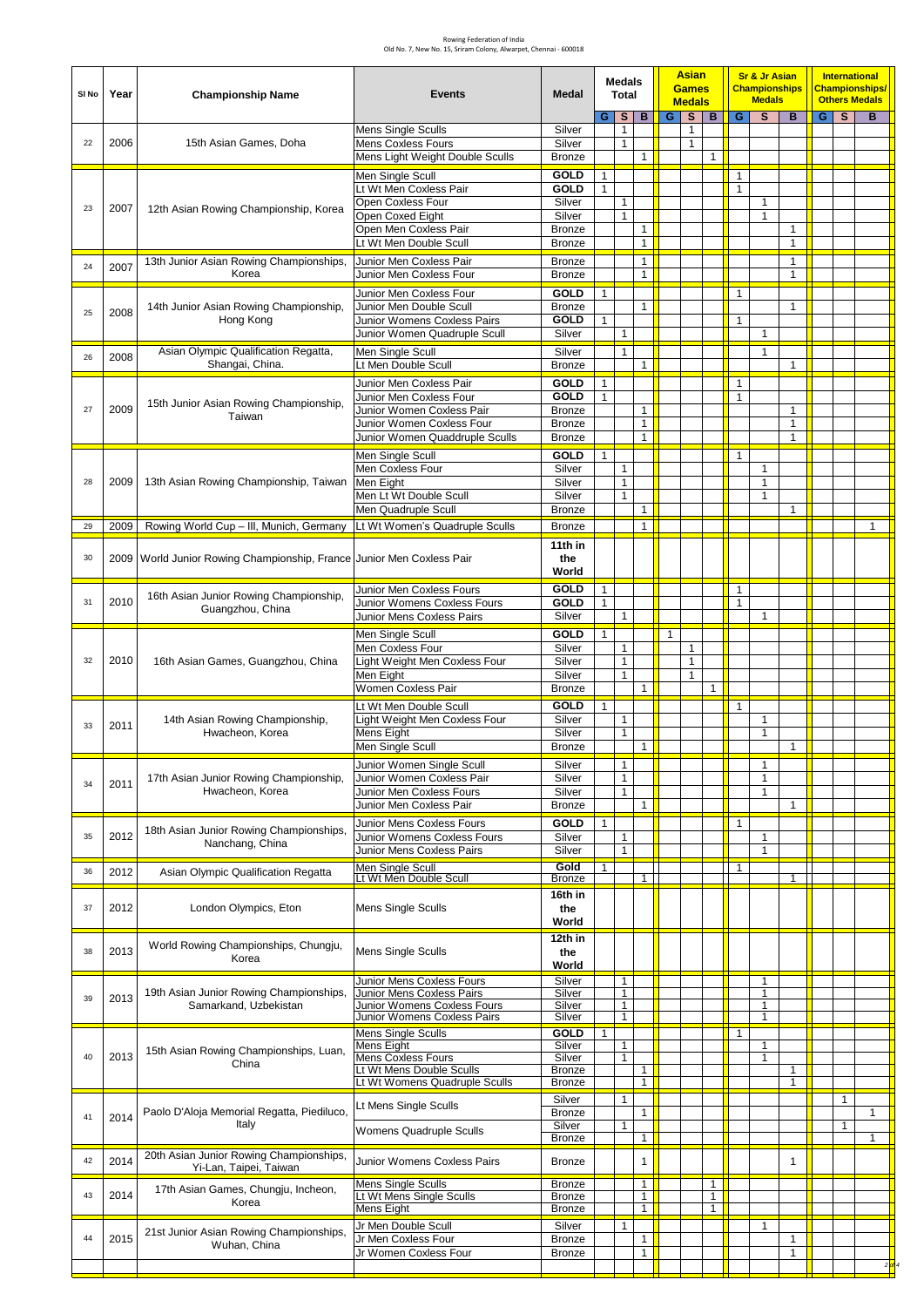| SI No | Year | <b>Championship Name</b>                                | <b>Events</b>                                     | <b>Medal</b>                   |                              | <b>Medals</b><br><b>Total</b> |                   |              | <b>Asian</b><br><b>Games</b><br><b>Medals</b> |              |                              | <b>Sr &amp; Jr Asian</b><br><b>Championships</b><br><b>Medals</b> |                              | <b>International</b><br><b>Championships/</b><br><b>Others Medals</b> |  |        |
|-------|------|---------------------------------------------------------|---------------------------------------------------|--------------------------------|------------------------------|-------------------------------|-------------------|--------------|-----------------------------------------------|--------------|------------------------------|-------------------------------------------------------------------|------------------------------|-----------------------------------------------------------------------|--|--------|
|       |      |                                                         |                                                   |                                | G.                           | S                             | B                 |              | $G$ $S$                                       | B            | G                            | S                                                                 | B                            | GS                                                                    |  | B      |
|       |      |                                                         | <b>Mens Single Sculls</b>                         | Silver                         |                              | $\mathbf{1}$<br>$\mathbf{1}$  |                   |              |                                               |              |                              | 1                                                                 |                              |                                                                       |  |        |
|       |      |                                                         | Mens Double Scull<br>Mens Coxless Fours           | Silver<br>Silver               |                              | $\mathbf{1}$                  |                   |              |                                               |              |                              | $\mathbf{1}$<br>$\mathbf{1}$                                      |                              |                                                                       |  |        |
| 45    | 2015 | 16th Asian Rowing Championships, Beijing,<br>China      | Men's Eight                                       | Silver                         |                              | $\mathbf{1}$                  |                   |              |                                               |              |                              | $\mathbf{1}$                                                      |                              |                                                                       |  |        |
|       |      |                                                         | Lt Wt Men's Double Sculls                         | Silver                         |                              | $\mathbf{1}$                  |                   |              |                                               |              |                              | $\mathbf{1}$                                                      |                              |                                                                       |  |        |
|       |      |                                                         | Men's Pair                                        | <b>Bronze</b>                  |                              |                               | 1<br>$\mathbf{1}$ |              |                                               |              |                              |                                                                   | $\mathbf{1}$<br>$\mathbf{1}$ |                                                                       |  |        |
|       |      |                                                         | Lt Wt Men's Single Sculls                         | <b>Bronze</b>                  |                              |                               |                   |              |                                               |              |                              |                                                                   |                              |                                                                       |  |        |
| 46    | 2015 | Asian Indoor Rowing Championships,<br>Pattaya, Thailand | Lt Wt Men Individual<br>Men's Pair                | Gold<br><b>Bronze</b>          | $\mathbf{1}$                 |                               | 1                 |              |                                               |              | $\mathbf{1}$                 |                                                                   | $\mathbf{1}$                 |                                                                       |  |        |
|       |      | Asian Olympic Qualification Regatta, Chung-             |                                                   |                                |                              |                               |                   |              |                                               |              |                              |                                                                   |                              |                                                                       |  |        |
| 47    | 2016 | ju, S.Korea                                             | Men Single Scull                                  | Gold                           |                              | $\mathbf{1}$                  |                   |              |                                               |              |                              | $\mathbf{1}$                                                      |                              |                                                                       |  |        |
|       |      |                                                         |                                                   | 13th in                        |                              |                               |                   |              |                                               |              |                              |                                                                   |                              |                                                                       |  |        |
| 48    | 2016 | Olympic Games-Rio, Brazil                               | Men Single Scull                                  | the                            |                              |                               |                   |              |                                               |              |                              |                                                                   |                              |                                                                       |  |        |
|       |      |                                                         |                                                   | World                          |                              |                               |                   |              |                                               |              |                              |                                                                   |                              |                                                                       |  |        |
| 49    | 2016 | 22nd Junior Asian Rowing                                | Jr Men's Pair                                     | Silver                         |                              | $\mathbf{1}$                  |                   |              |                                               |              |                              | $\mathbf{1}$                                                      |                              |                                                                       |  |        |
|       |      | Championships, Pattaya, Thailand                        | Jr Men Coxless Four                               | Silver                         |                              | $\mathbf{1}$                  |                   |              |                                               |              |                              | $\mathbf{1}$                                                      |                              |                                                                       |  |        |
|       |      |                                                         | Lt Wt Women Pair                                  | Silver                         |                              | $\mathbf{1}$                  |                   |              |                                               |              |                              | $\mathbf{1}$                                                      |                              |                                                                       |  |        |
|       |      |                                                         | Open Mix Four<br>Lt Wt Mix Four                   | Silver<br>Silver               |                              | $\mathbf{1}$<br>$\mathbf{1}$  |                   |              |                                               |              |                              | $\mathbf{1}$<br>$\mathbf{1}$                                      |                              |                                                                       |  |        |
|       |      |                                                         | Men's Pair                                        | <b>Bronze</b>                  |                              |                               | $\mathbf{1}$      |              |                                               |              |                              |                                                                   | $\mathbf{1}$                 |                                                                       |  |        |
| 50    | 2016 | Asian Indoor Rowing Championships,                      | Women Individual                                  | <b>Bronze</b>                  |                              |                               | $\mathbf{1}$      |              |                                               |              |                              |                                                                   | $\mathbf{1}$                 |                                                                       |  |        |
|       |      | Pattaya, Thailand                                       | Lt Wt Men's Pair                                  | <b>Bronze</b>                  |                              |                               | $\mathbf{1}$      |              |                                               |              |                              |                                                                   | $\mathbf{1}$                 |                                                                       |  |        |
|       |      |                                                         | Women Pair<br>Jr Men Individual                   | <b>Bronze</b><br><b>Bronze</b> |                              |                               | 1<br>1            |              |                                               |              |                              |                                                                   | $\mathbf{1}$<br>$\mathbf{1}$ |                                                                       |  |        |
|       |      |                                                         | Jr Men Pair                                       | <b>Bronze</b>                  |                              |                               | 1                 |              |                                               |              |                              |                                                                   | $\mathbf{1}$                 |                                                                       |  |        |
|       |      |                                                         | Jr Women Pair                                     | <b>Bronze</b>                  |                              |                               | $\mathbf{1}$      |              |                                               |              |                              |                                                                   | $\mathbf{1}$                 |                                                                       |  |        |
|       |      |                                                         | Jr Men's Pair                                     | Silver                         |                              | $\mathbf{1}$                  |                   |              |                                               |              |                              | 1                                                                 |                              |                                                                       |  |        |
| 51    | 2017 | 23rd Junior Asian Rowing Championships,                 | Jr Men Coxless Four                               | Silver                         |                              | $\mathbf{1}$                  |                   |              |                                               |              |                              | $\mathbf{1}$                                                      |                              |                                                                       |  |        |
|       |      | Singapore                                               | Jr Men Double Scull<br>Jr Women Coxless Four      | <b>Bronze</b><br><b>Bronze</b> |                              |                               | 1<br>1            |              |                                               |              |                              |                                                                   | $\mathbf{1}$<br>$\mathbf{1}$ |                                                                       |  |        |
|       |      |                                                         |                                                   |                                |                              |                               | $\mathbf{1}$      |              |                                               |              |                              |                                                                   |                              |                                                                       |  |        |
| 52    | 2017 | Asian Rowing Championship, Pattaya,<br>Thailand         | Lt Wt Men Coxless Four                            | <b>Bronze</b>                  |                              |                               |                   |              |                                               |              |                              |                                                                   | $\mathbf{1}$                 |                                                                       |  |        |
|       |      |                                                         | Jr Men's Pair                                     | <b>Bronze</b>                  |                              |                               | $\mathbf{1}$      |              |                                               |              |                              |                                                                   | $\mathbf{1}$                 |                                                                       |  |        |
| 53    | 2018 | 24th Junior Asian Rowing Championships,                 | Jr Men Coxless Four                               | Silver                         |                              | $\mathbf{1}$                  |                   |              |                                               |              |                              | $\mathbf{1}$                                                      |                              |                                                                       |  |        |
|       |      | Chung-ju, S. Korea                                      | Jr Men Quadruple Scull                            | Silver                         |                              | $\mathbf{1}$                  |                   |              |                                               |              |                              | $\mathbf{1}$                                                      |                              |                                                                       |  |        |
|       |      |                                                         | Jr Women Coxless Four                             | Gold                           | $\mathbf{1}$                 |                               |                   |              |                                               |              | 1                            |                                                                   |                              |                                                                       |  |        |
| 54    | 2018 | 18th Asian Games-Palembang, Indonesia                   | Men's Quadruple Scull<br>Lt Wt Men's Double Scull | Gold<br><b>Bronze</b>          | $\mathbf{1}$                 |                               | 1                 | $\mathbf{1}$ |                                               | 1            |                              |                                                                   |                              |                                                                       |  |        |
|       |      |                                                         | Lt Wt Men's Single Scull                          | <b>Bronze</b>                  |                              |                               | 1                 |              |                                               | $\mathbf{1}$ |                              |                                                                   |                              |                                                                       |  |        |
|       |      |                                                         | Men Single "A"                                    | Gold                           | $\mathbf{1}$                 |                               |                   |              |                                               |              | $\mathbf{1}$                 |                                                                   |                              |                                                                       |  |        |
|       |      |                                                         | Men Single "B"                                    | Silver                         |                              | 1                             |                   |              |                                               |              |                              | $\mathbf{1}$                                                      |                              |                                                                       |  |        |
|       |      |                                                         | Men's Pair                                        | Gold                           | $\mathbf{1}$                 |                               |                   |              |                                               |              | $\mathbf{1}$                 |                                                                   |                              |                                                                       |  |        |
|       |      |                                                         | Mix Four<br>Women Single                          | Silver<br>Silver               |                              | $\mathbf{1}$<br>$\mathbf{1}$  |                   |              |                                               |              |                              | $\mathbf{1}$<br>$\mathbf{1}$                                      |                              |                                                                       |  |        |
|       |      |                                                         | Women Pair                                        | <b>Bronze</b>                  |                              |                               | $\mathbf{1}$      |              |                                               |              |                              |                                                                   | $\mathbf{1}$                 |                                                                       |  |        |
| 55    | 2019 | Asian Indoor Rowing Championships,<br>Bangkok, Thailand | Jr Men Single "A"                                 | Gold                           | $\mathbf{1}$                 |                               |                   |              |                                               |              | $\mathbf{1}$                 |                                                                   |                              |                                                                       |  |        |
|       |      |                                                         | Jr Men Single "B"                                 | Silver                         |                              | $\mathbf{1}$                  |                   |              |                                               |              |                              | $\mathbf{1}$                                                      |                              |                                                                       |  |        |
|       |      |                                                         | Jr Men Pair<br>Jr Women Pair                      | Gold<br>Gold                   | $\mathbf{1}$<br>$\mathbf{1}$ |                               |                   |              |                                               |              | $\mathbf{1}$<br>$\mathbf{1}$ |                                                                   |                              |                                                                       |  |        |
|       |      |                                                         | Jr Women Single "A"                               | Gold                           | $\mathbf{1}$                 |                               |                   |              |                                               |              | $\mathbf{1}$                 |                                                                   |                              |                                                                       |  |        |
|       |      |                                                         | Jr Women Single "B"                               | Silver                         |                              | $\mathbf{1}$                  |                   |              |                                               |              |                              | $\mathbf{1}$                                                      |                              |                                                                       |  |        |
|       |      |                                                         | Jr Mix Four                                       | Gold                           | $\mathbf{1}$                 |                               |                   |              |                                               |              | $\mathbf{1}$                 |                                                                   |                              |                                                                       |  |        |
| 56    | 2019 | World Cup II, Poznan, Poland.                           | PR Men Coxless Pair                               | <b>Bronze</b>                  |                              |                               | 1                 |              |                                               |              |                              |                                                                   |                              |                                                                       |  | 1      |
|       |      |                                                         | Lt Wt Men Coxless Four                            | Gold                           | $\mathbf{1}$                 |                               |                   |              |                                               |              | $\mathbf{1}$                 |                                                                   |                              |                                                                       |  |        |
|       |      |                                                         | Lt Wt Men Double Scull                            | Silver                         |                              | $\mathbf{1}$                  |                   |              |                                               |              |                              | $\mathbf{1}$                                                      |                              |                                                                       |  |        |
|       |      | 18th Asian Rowing Championship,                         | Men Quadruple Scull                               | Silver                         |                              | $\mathbf{1}$                  |                   |              |                                               |              |                              | $\mathbf{1}$                                                      |                              |                                                                       |  |        |
| 57    | 2019 | Chung-Ju, S.Korea                                       | Men Double Scull Scull                            | <b>Bronze</b>                  |                              |                               | 1                 |              |                                               |              |                              |                                                                   | $\mathbf{1}$                 |                                                                       |  |        |
|       |      |                                                         | Men Coxed Eights                                  | <b>Bronze</b>                  |                              |                               | 1                 |              |                                               |              |                              |                                                                   | $\mathbf{1}$                 |                                                                       |  |        |
|       |      |                                                         |                                                   |                                |                              |                               |                   |              |                                               |              |                              |                                                                   |                              |                                                                       |  |        |
|       |      |                                                         | PR3 Mixed 4+                                      | <b>Bronze</b>                  |                              |                               | 1                 |              |                                               |              |                              |                                                                   | $\mathbf{1}$                 |                                                                       |  |        |
| 58    | 2019 | 25th Junior Asian Rowing Championships,                 | Jr Men's Pair                                     | Silver                         |                              | $\mathbf{1}$                  |                   |              |                                               |              |                              | $\mathbf{1}$                                                      |                              |                                                                       |  |        |
|       |      | Pattaya, Thailand.                                      | Jr Men Coxless Four                               | Silver                         |                              | $\mathbf{1}$                  |                   |              |                                               |              |                              | $\mathbf{1}$                                                      |                              |                                                                       |  |        |
| 59    | 2020 | Tokyo Olympic Qualification Regatta, Tokyo,             | Lt Wt Men Double Scull                            | Silver                         |                              | $\mathbf{1}$                  |                   |              |                                               |              |                              | $\mathbf{1}$                                                      |                              |                                                                       |  |        |
|       |      | Japan                                                   |                                                   |                                |                              |                               |                   |              |                                               |              |                              |                                                                   |                              |                                                                       |  |        |
|       |      |                                                         |                                                   | 11th in                        |                              |                               |                   |              |                                               |              |                              |                                                                   |                              |                                                                       |  |        |
| 60    | 2021 | 2021 Tokyo Olympic, Tokyo, Japan                        | Lt Wt Men Double Scull                            | the<br>World                   |                              |                               |                   |              |                                               |              |                              |                                                                   |                              |                                                                       |  |        |
|       |      |                                                         |                                                   |                                |                              |                               |                   |              |                                               |              |                              |                                                                   |                              |                                                                       |  |        |
|       |      |                                                         | Lt Wt Men Single Scull                            | Gold                           | $\mathbf{1}$                 |                               |                   |              |                                               |              | $\mathbf{1}$                 |                                                                   |                              |                                                                       |  |        |
|       |      |                                                         | Open Men Double Scull                             | Gold                           | $\mathbf{1}$                 |                               |                   |              |                                               |              | $\mathbf{1}$                 |                                                                   |                              |                                                                       |  |        |
|       |      |                                                         |                                                   |                                |                              |                               |                   |              |                                               |              |                              |                                                                   |                              |                                                                       |  |        |
|       |      | Senior Asian Rowing Championship,                       | Lt Wt Men Double Scull                            | Silver                         |                              | $\mathbf{1}$                  |                   |              |                                               |              |                              | 1                                                                 |                              |                                                                       |  |        |
| 61    | 2021 | Royang, Thailand                                        | Men Single Scull                                  | Silver                         |                              | $\mathbf{1}$                  |                   |              |                                               |              |                              | $\mathbf{1}$                                                      |                              |                                                                       |  |        |
|       |      |                                                         |                                                   |                                |                              |                               |                   |              |                                               |              |                              |                                                                   |                              |                                                                       |  |        |
|       |      |                                                         | Open Men Quadruple Scull                          | Silver                         |                              | $\mathbf{1}$                  |                   |              |                                               |              |                              | $\mathbf{1}$                                                      |                              |                                                                       |  |        |
|       |      |                                                         | Open Men Coxless Four                             | Silver                         |                              | $\mathbf{1}$                  |                   |              |                                               |              |                              | $\mathbf{1}$                                                      |                              |                                                                       |  |        |
|       |      |                                                         |                                                   |                                |                              |                               |                   |              |                                               |              |                              |                                                                   |                              |                                                                       |  | 3 of 4 |